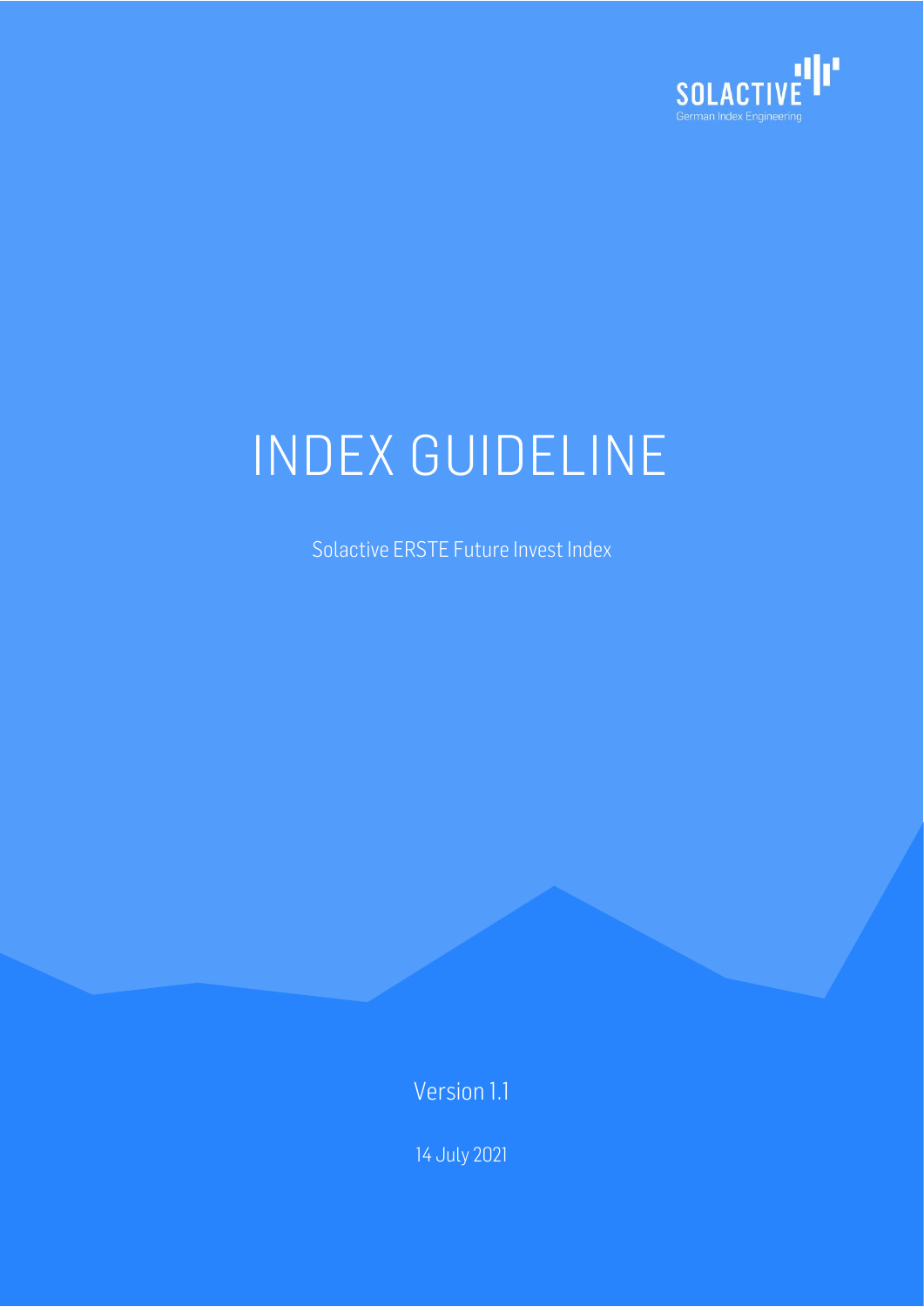

# TABLE OF CONTENTS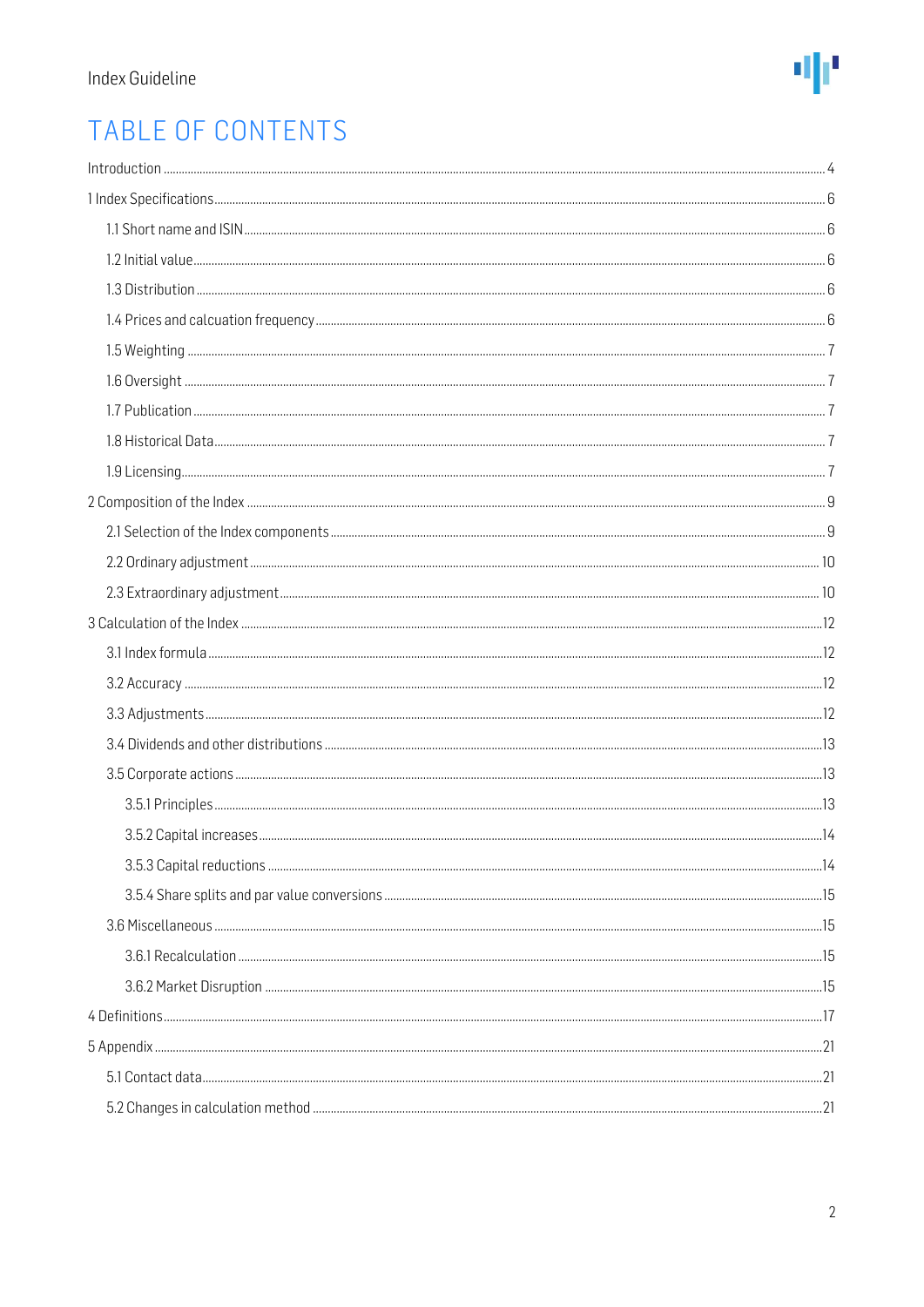Introduction

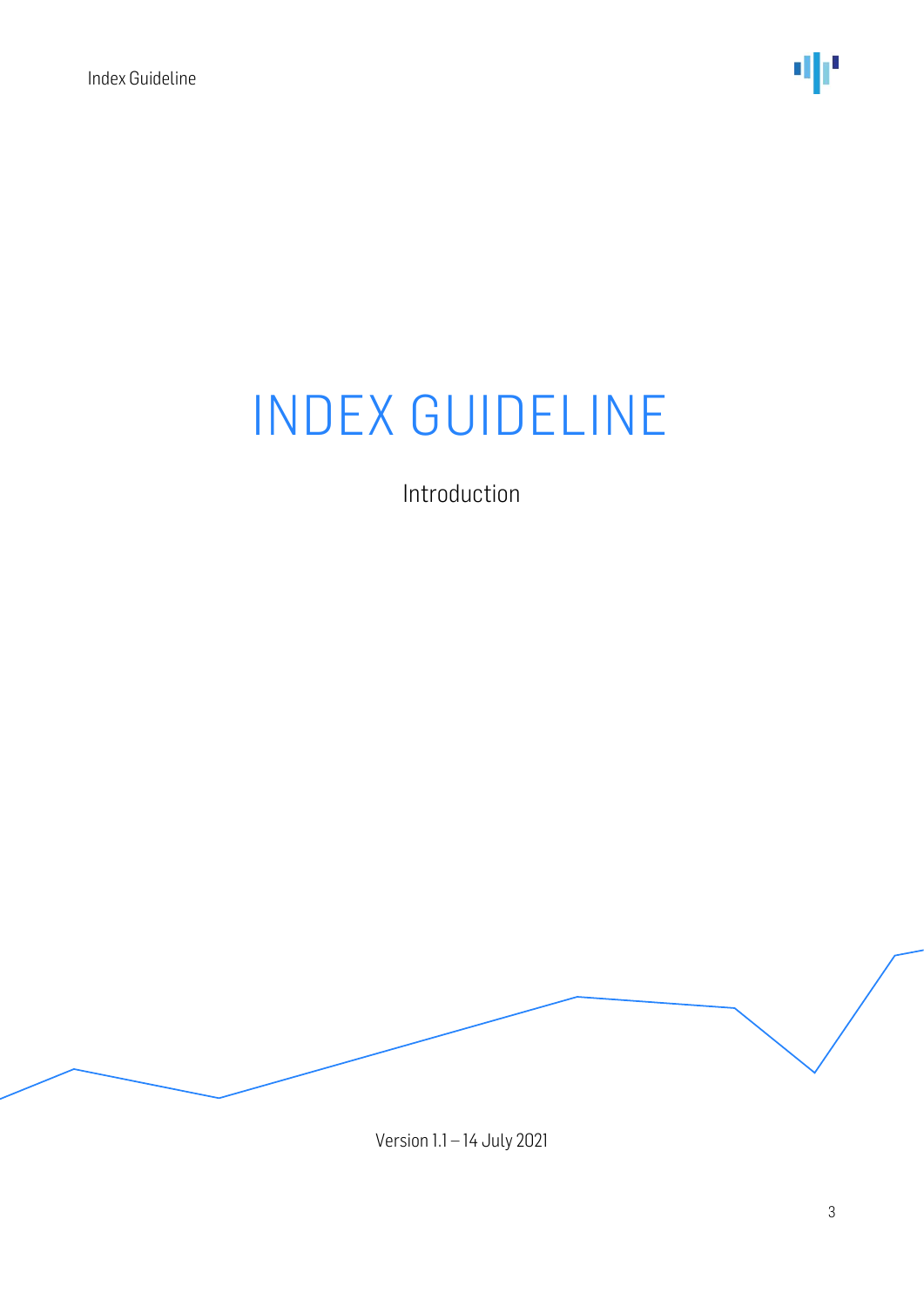## <span id="page-3-0"></span>INTRODUCTION

This document (the "Guideline") is to be used as a guideline with regard to the composition, calculation and maintenance of the Index. Any changes made to the Guideline are initiated by the Committee specified in Section 1.6. The Index is calculated and published by Solactive AG. The name "Solactive" is trademarked.

It contains the underlying principles and rules regarding the structure and operation of the Solactive ERSTE Future Invest Index(the "Index"). Solactive AG shall make every effort to implement the applicable regulations. Solactive AG does not offer any explicit or tacit guarantee or assurance, neither pertaining to the results from the use of the Index nor the Index value at any certain point in time nor in any other respect. The Index is merely calculated and published by Solactive AG and it strives to the best of its ability to ensure the correctness of the calculation. There is no obligation for Solactive AG – irrespective of possible obligations to issuers – to advise third parties, including investors and/or financial intermediaries, of any errors in the Index. The publication of the Index by Solactive AG does not constitute a recommendation for capital investment and does not contain any assurance or opinion of Solactive AG regarding a possible investment in a financial instrument based on this Index.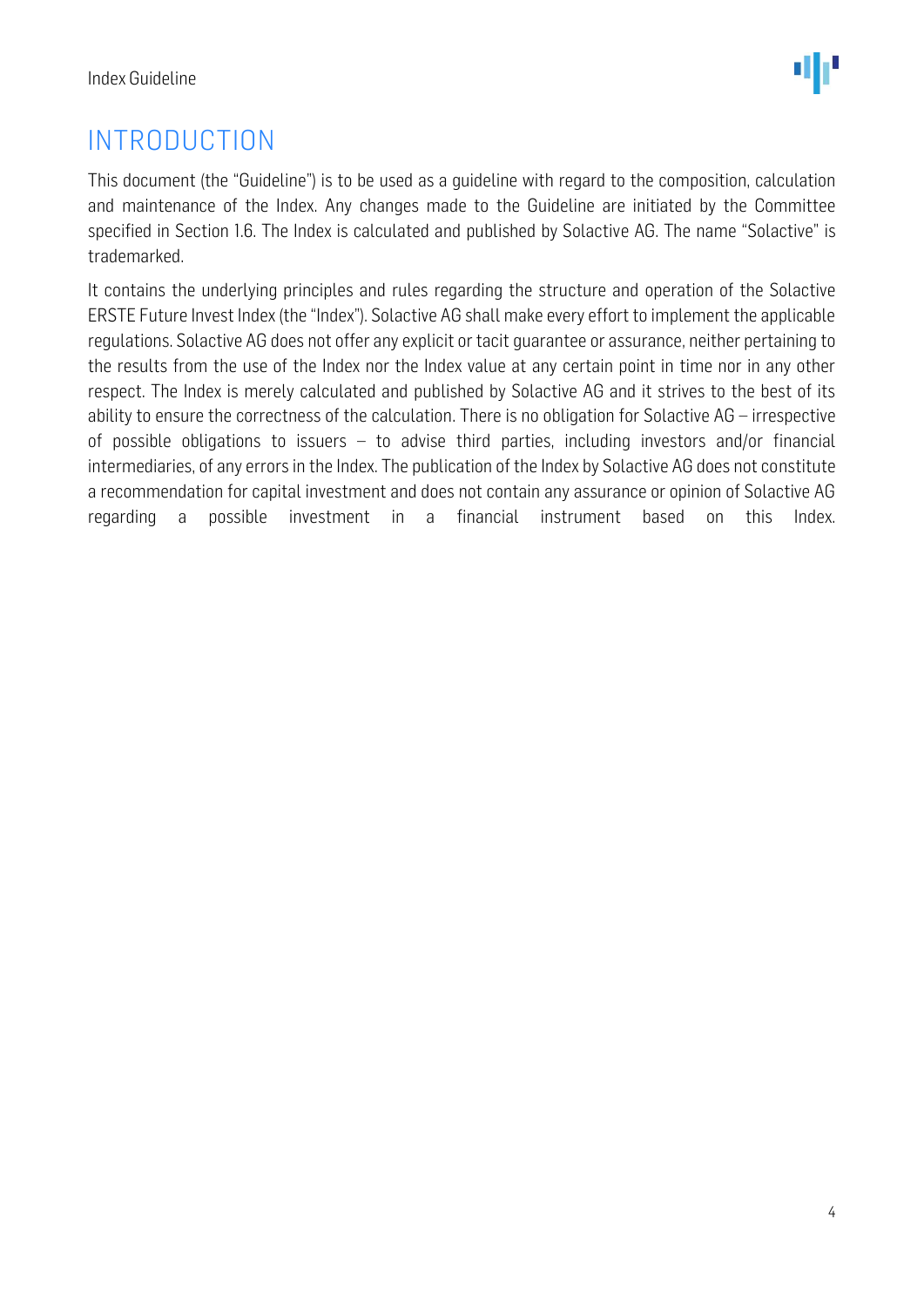Index Specifications

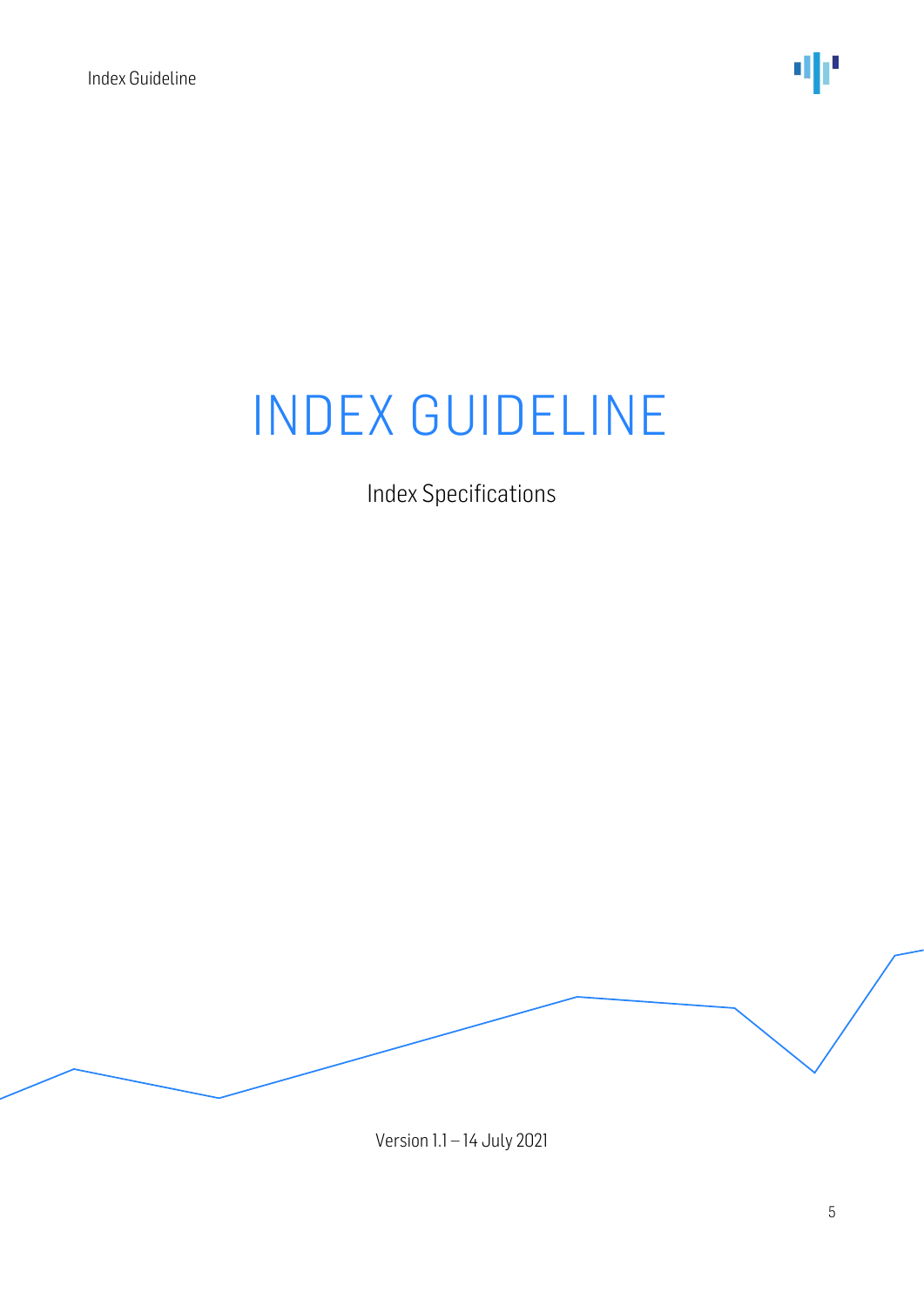# <span id="page-5-0"></span>1 INDEX SPECIFICATIONS

- $>$  The Solactive ERSTE Future Invest Index (the "Index") is an Index of Solactive AG and is calculated and distributed by Solactive AG.
- $>$  The Index intends to track the price movements of a portfolio of ten ETF with focus on different asset classes
- $>$  The Index is a Net Total Return index. dividends will be reinvested net of tax.
- <span id="page-5-1"></span> $>$  The Index is published in EUR.

### 1.1 SHORT NAME AND ISIN

The Index is distributed under ISIN DE000SLA9PA2; the WKN is SLA9PA. The Index is published on Reuters under the RIC .SERFI and on Bloomberg under the TICKER SERFI Index.

### <span id="page-5-2"></span>1.2 INITIAL VALUE

<span id="page-5-3"></span>The Index is based on 100 at the close of trading on the start date, 28th September 2018.

### 1.3 DISTRIBUTION

The Index is published via the price marketing services of Boerse Stuttgart GmbH and is distributed to all affiliated vendors. Each vendor decides on an individual basis as to whether it will distribute/display the Index via its information systems.

## <span id="page-5-4"></span>1.4 PRICES AND CALCUATION FREQUENCY

The price of the Index is calculated on each Business Day based on the prices on the respective Exchanges on which the Index Components are listed. The most recent prices of all Index Components are used. Prices of Index Components not listed in the Index Currency are translated using spot foreign exchange rates quoted by Reuters. Should there be no current price available on Reuters, the most recent price or the Trading Price on Reuters for the preceding Trading Day is used in the calculation. The daily index closing value is calculated using Reuters/WMCO closing spot rates as at 4pm London time.

The Index is calculated every Business Day from 9:00 a.m. to 7:20 p.m., CET. In the event that data cannot be provided to Reuters or to the pricing services of Boerse Stuttgart GmbH, the Index cannot be distributed.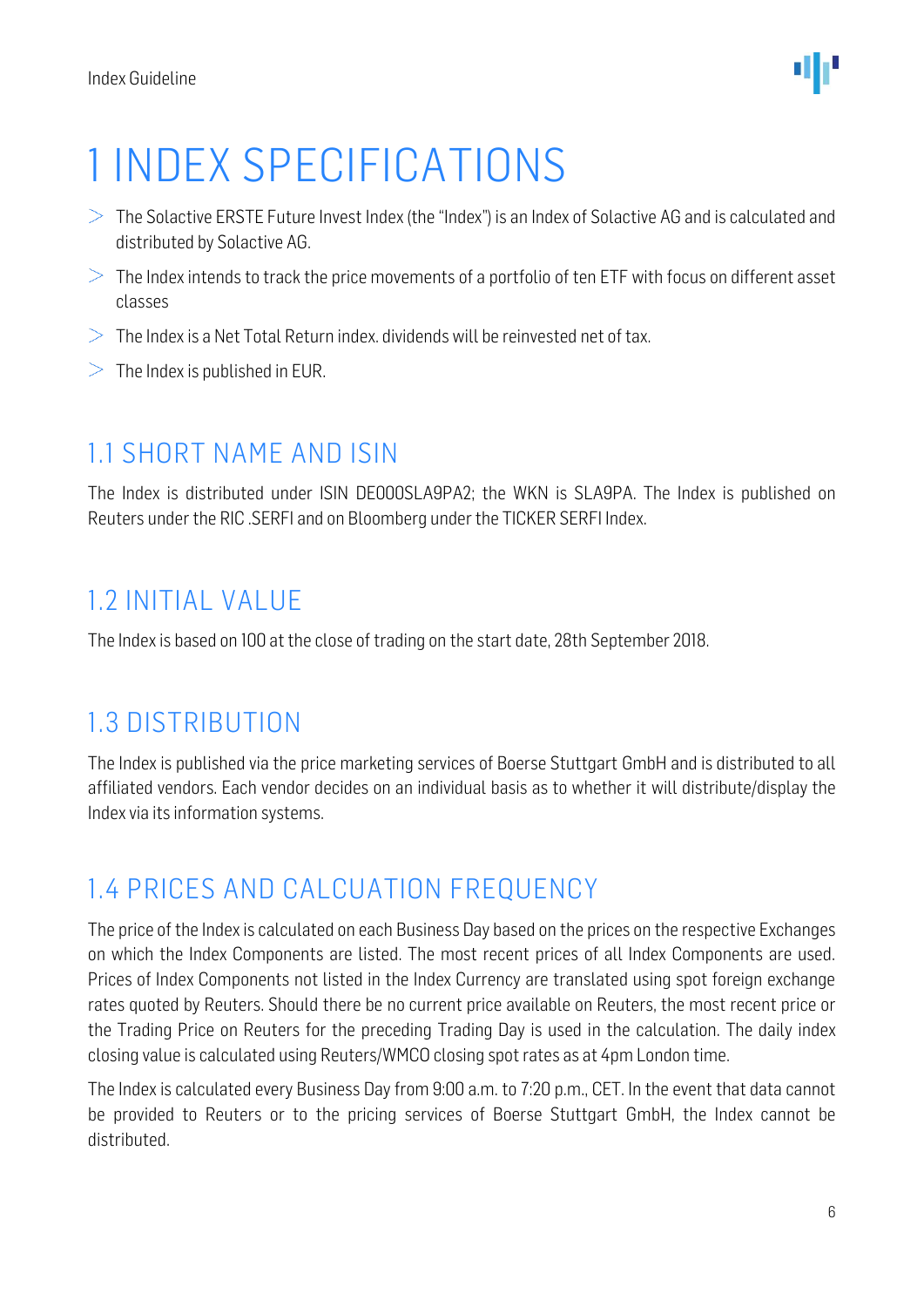## <span id="page-6-0"></span>1.5 WEIGHTING

On each Adjustment Day, the new Index Components are weighted according to the fixed weights described on section 2.1

## <span id="page-6-1"></span>1.6 OVERSIGHT

A Committee composed of staff from Solactive AG (the "Committee" or the "Index Committee") is responsible for decisions regarding any amendments to the rules of the index.

Changes to the Guideline are submitted to the Committee for approval.

### <span id="page-6-2"></span>1.7 PUBLICATION

All specifications and information relevant for calculating the Index are made available on the [http://www.solactive.com](http://www.solactive.com/) web page and sub-pages.

### <span id="page-6-3"></span>1.8 HISTORICAL DATA

Historical data will be maintained from the launch of the Index on 28 August 2019.

### <span id="page-6-4"></span>1.9 LICENSING

Licenses to use the Index as the underlying value for derivative instruments are issued to stock exchanges, banks, financial services providers and investment houses by Solactive AG.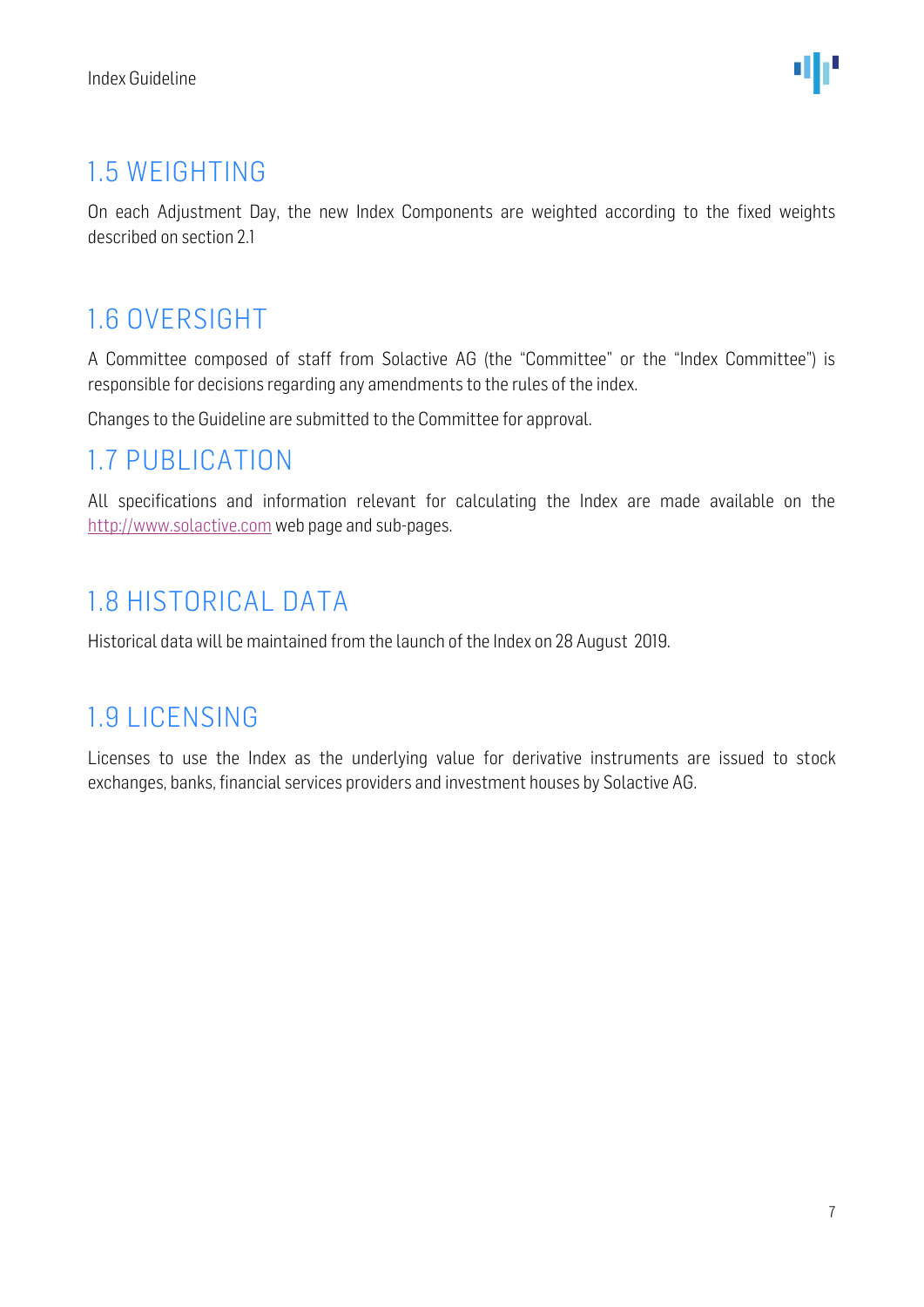Composition of the Index

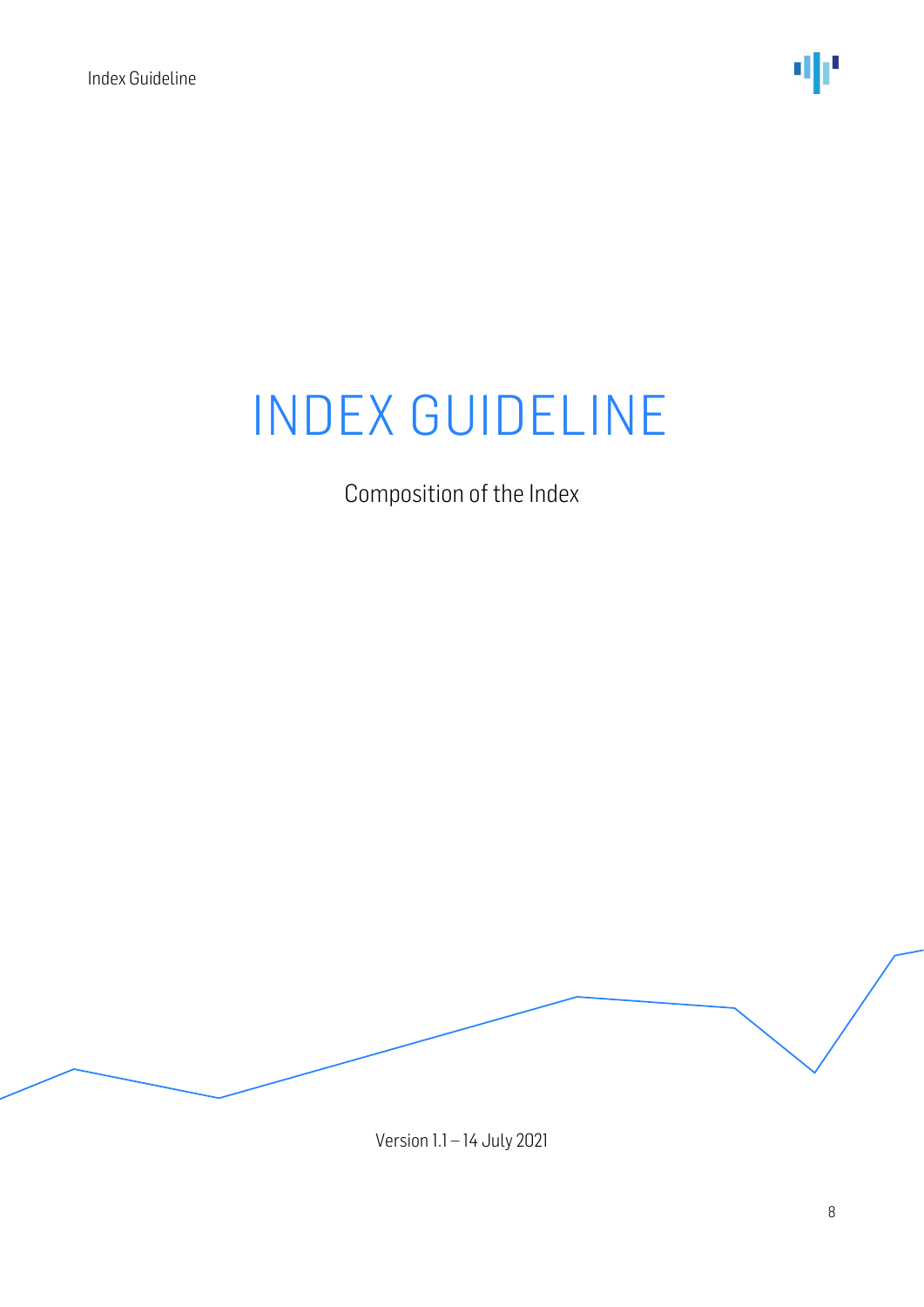# <span id="page-8-0"></span>2 COMPOSITION OF THE INDEX

## <span id="page-8-1"></span>2.1 SELECTION OF THE INDEX COMPONENTS

The initial composition of the Index as well as any ongoing adjustment follows the below fixed weighing:

| <b>Name ETF</b>                                    | <b>Currency</b> | <b>Exchange</b> | <b>Target weight</b> |
|----------------------------------------------------|-----------------|-----------------|----------------------|
| iShares Ageing Population UCITS ETF                | <b>USD</b>      | London          | 5%                   |
| <b>iShares Automation &amp; Robotics UCITS ETF</b> | <b>USD</b>      | London          | 10%                  |
| iShares Digitalisation UCITS ETF                   | <b>USD</b>      | London          | 10%                  |
| iShares Healthcare Innovation UCITS ETF            | <b>USD</b>      | London          | 10%                  |
| iShares Global Water UCITS ETF                     | <b>USD</b>      | London          | 10%                  |
| iShares Global Clean Energy UCITS ETF              | <b>EUR</b>      | Xetra           | 5%                   |
| iShares Core MSCI EM IMI UCITS ETF                 | <b>USD</b>      | London          | 10%                  |
| iShares € Corp Bond ESG UCITS ETF                  | <b>EUR</b>      | London          | 15%                  |
| iShares € Corp Bond 0-3yr ESG UCITS ETF            | <b>EUR</b>      | London          | 15%                  |
| iShares J.P. Morgan ESG \$ EM Bond UCITS ETF       | <b>USD</b>      | London          | 10%                  |

The mentioned ETFs could be found while using the below identifiers:

| <b>Name ETF</b>                              | <b>ISIN</b>  | <b>Reuters</b><br><b>RIC</b> | <b>Bloomberg</b><br><b>TICKER</b> |
|----------------------------------------------|--------------|------------------------------|-----------------------------------|
| iShares Ageing Population UCITS ETF          | IE00BYZK4669 | AGED.L                       | <b>AGED LN Equity</b>             |
| iShares Automation & Robotics UCITS ETF      | IE00BYZK4552 | RBOT.L                       | <b>RBOT LN Equity</b>             |
| iShares Digitalisation UCITS ETF             | IE00BYZK4883 | DGTL.L                       | <b>DGTL LN Equity</b>             |
| iShares Healthcare Innovation UCITS ETF      | IE00BYZK4776 | HEAL.L                       | <b>HEAL LN Equity</b>             |
| iShares Global Water UCITS ETF               | IE00B1TXK627 | DH <sub>20.L</sub>           | <b>DH2O LN Equity</b>             |
| iShares Global Clean Energy UCITS ETF        | IE00B1XNHC34 | IQQH.DE                      | IQQH GY Equity                    |
| iShares Core MSCI EM IMI UCITS ETF           | IE00BKM4GZ66 | EIMI.L                       | <b>EIMI LN Equity</b>             |
| iShares € Corp Bond ESG UCITS ETF            | IE00BYZTVT56 | SUOE.L                       | <b>SUOE LN Equity</b>             |
| iShares € Corp Bond 0-3yr ESG UCITS ETF      | IE00BYZTVV78 | SUSE.L                       | <b>SUSE LN Equity</b>             |
| iShares J.P. Morgan ESG \$ EM Bond UCITS ETF | IE00BF553838 | <b>ISEMSA.L</b>              | <b>EMSA LN Equity</b>             |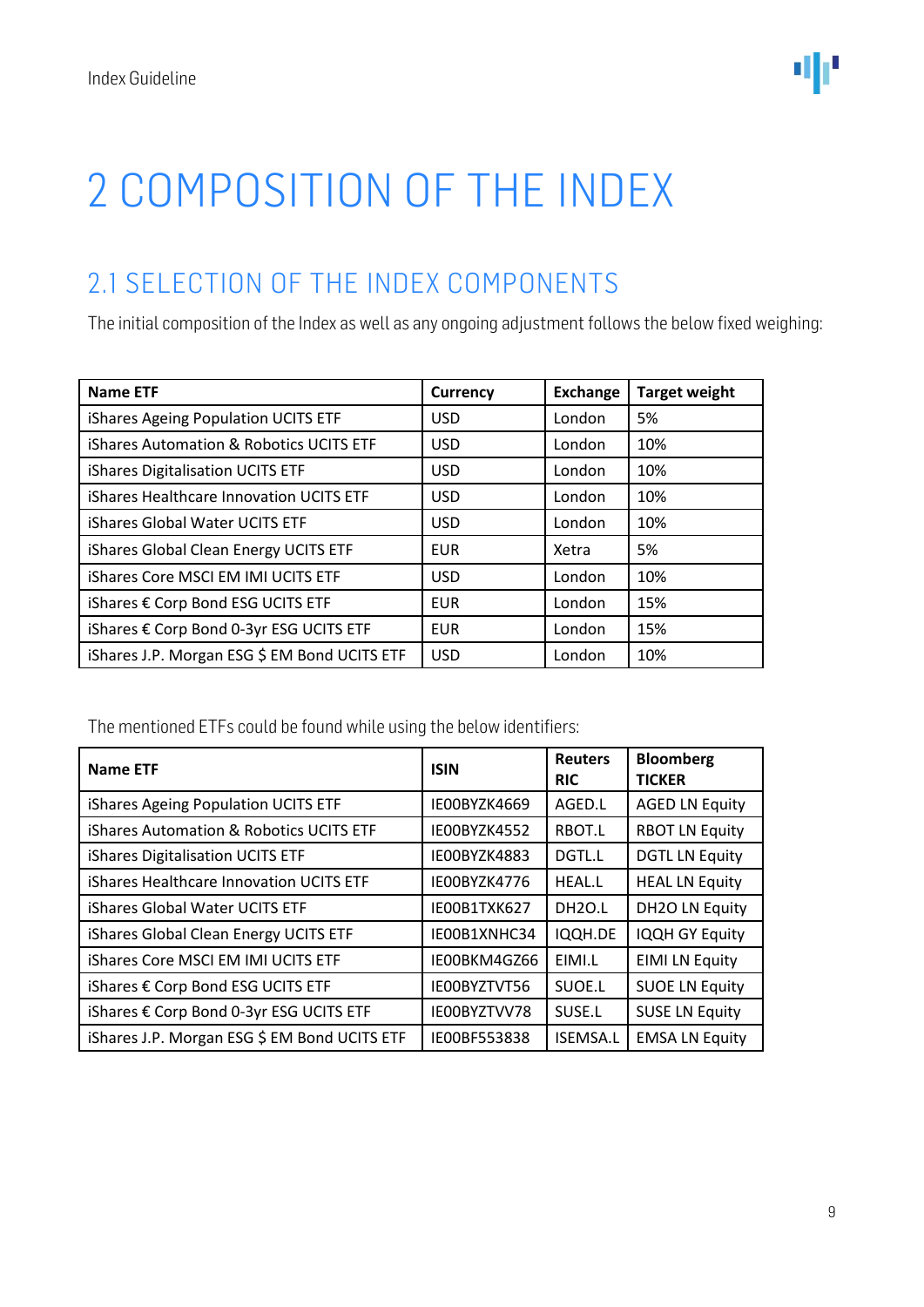# <span id="page-9-0"></span>2.2 ORDINARY ADJUSTMENT

The composition of the Index is adjusted quarterly. The composition of the Index is reviewed on the Selection Day and necessary changes are announced.

The first adjustment will be made in 30<sup>th</sup> September 2019 based on the Trading Prices of the Index Components on the Adjustment Day.

## <span id="page-9-1"></span>2.3 EXTRAORDINARY ADJUSTMENT

An extraordinary adjustment, if applicable, is triggered and applied in compliance with the rules set forth in th[e Solactive Guideline for Extraordinary Corporate Actions.](http://www.solactive.com/news/documents/)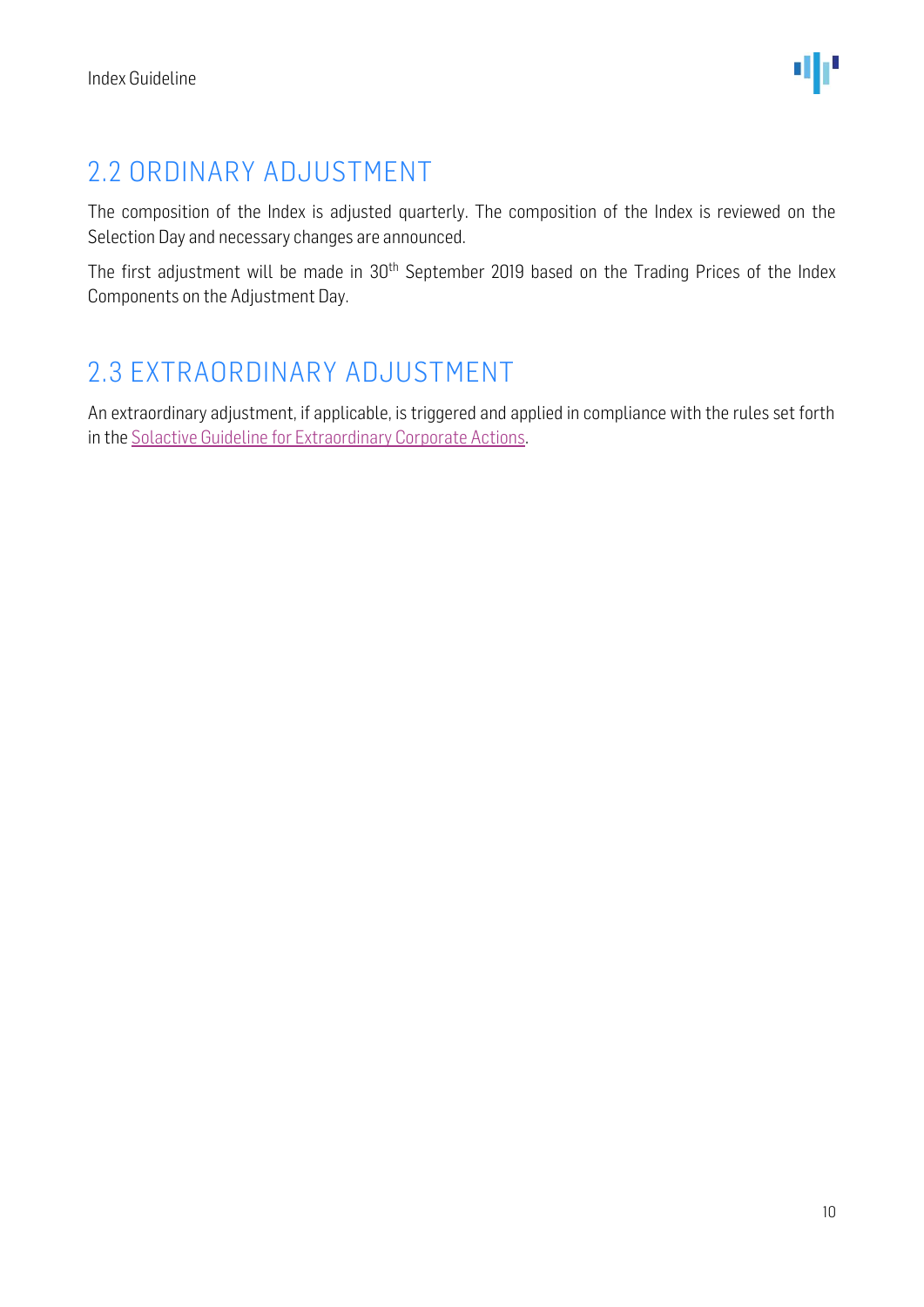Calculation of the Index

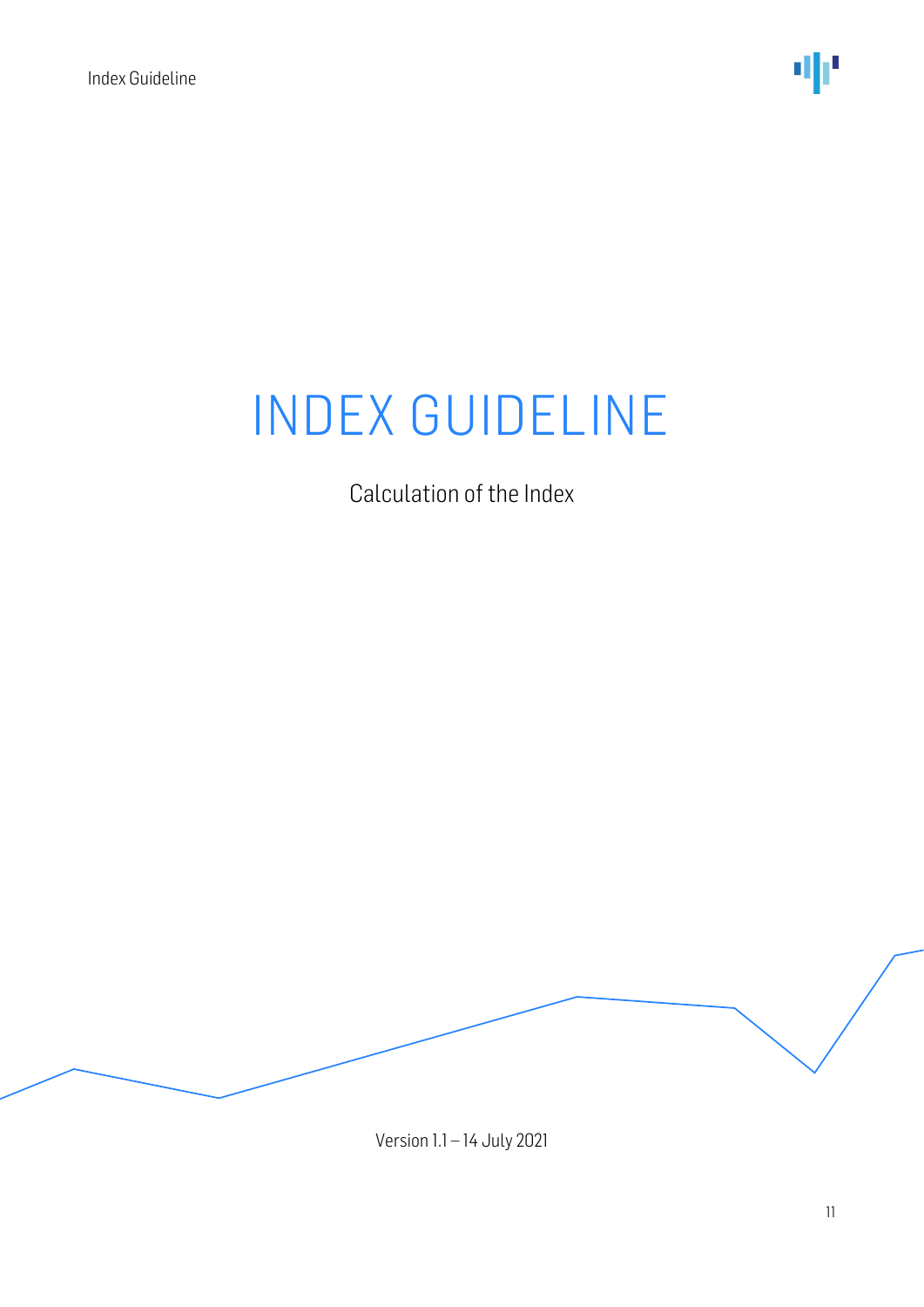

# <span id="page-11-0"></span>3 CALCULATION OF THE INDEX

### <span id="page-11-1"></span>3.1 INDEX FORMULA

The Index Value on a Business Day at the relevant time is calculated in accordance with the following formula:

If it is a rebalance Day:

$$
Index_t = \left(\sum_{i=1}^n x_{i,t} * p_{i,t}\right) - Index_{t-1} * Total Rebalancing fee
$$

If it is not a rebalancing day

$$
Index_t = \sum_{i=1}^{n} x_{i,t} * p_{i,t}
$$

With:

= Number of Shares of the Index Component i on Trading Day  $t$  $x_{i,t}$ 

= Price of Index Component  $i$  on Trading Day  $t$  in Index Currency  $p_{i,t}$ 

<span id="page-11-2"></span>Total Rebalancing fee = Transactional cost linked to the trading cos of rebalancing, see 3.3

### 3.2 ACCURACY

- $>$  The value of the Index will be rounded to 2 decimal places.
- <span id="page-11-3"></span> $>$  The Number of Shares of the Index Components will be rounded to six decimal places.

### 3.3 ADJUSTMENTS

On the Adjustment Day, the number of shares of the new components will be adjusted to reflect the rebalancing fee. This rebalancing fee is deducted quarterly on the Adjustment Day and calculated with the formula below.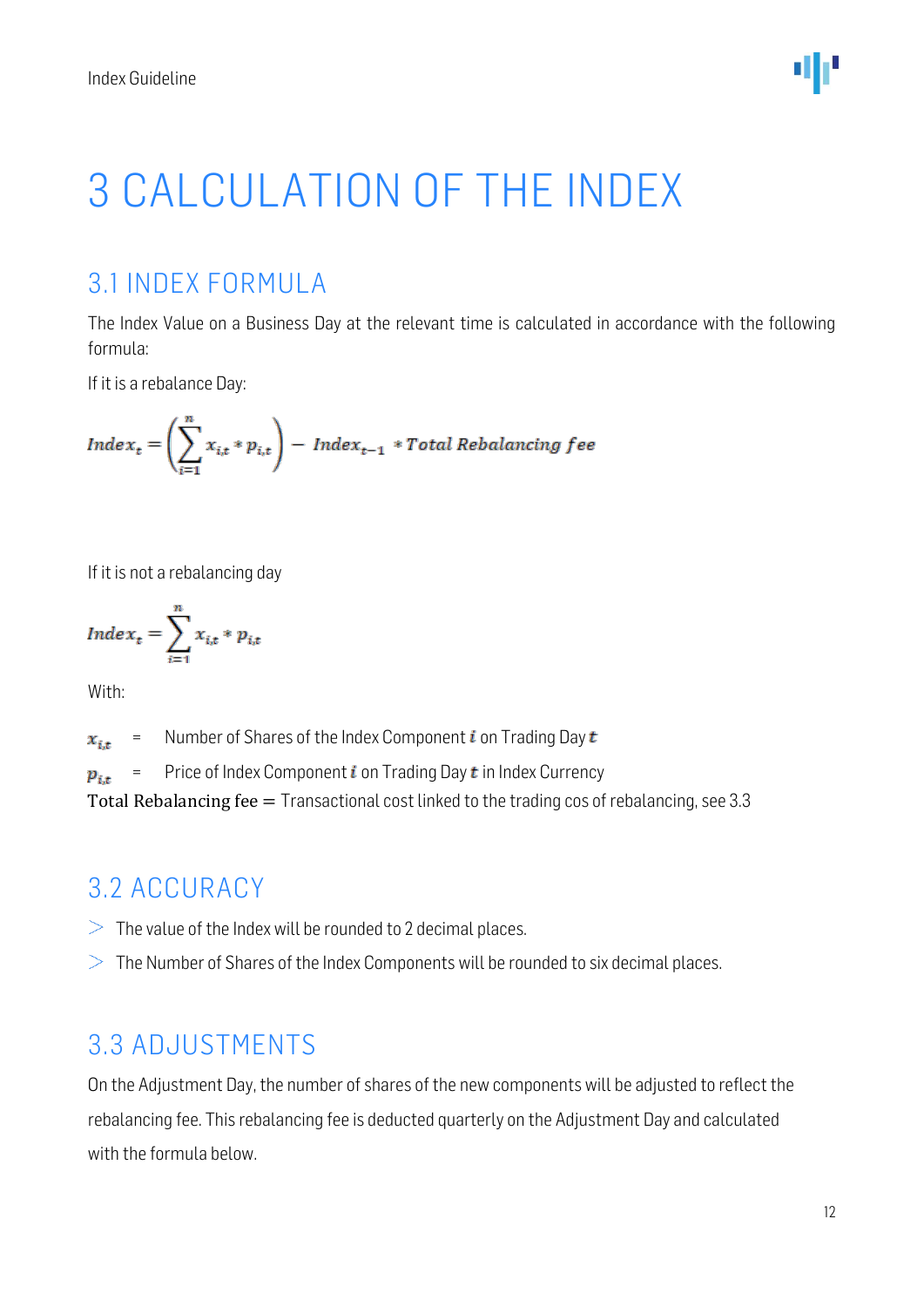Total Rebalancing 
$$
Free(t_r)
$$
 = Rebalancing  $Free \times \sum_{i=1}^{n} abs(NW_i(t_s) - W_i(t_r))$ 

"Total Rebalancing  $Fe(t,$ " is the Total Rebalancing Fee applied for adjusting the number of shares of the new index components at the Adjustment Day.

"Rebalancing Fee" is 4 basis points.

" $NW(t_s)$ " is the new weight of an index component determined on the Selection Day, implemented after the close of Adjustment Day.

<span id="page-12-0"></span> $Wi$ **t**, is the index weight of an index component determined at the close of the Adjustment Day.

### 3.4 DIVIDENDS AND OTHER DISTRIBUTIONS

Dividend payments and other distributions are included in the Index. They cause an adjustment of the Number of Shares. The new Number of Shares is calculated as follows:

$$
x_{i,t} = x_{i,t-1} * \frac{p_{i,t-1}}{p_{i,t-1} - D_{i,t}}
$$

with:

= Number of Shares of the Index Component i on Trading Day t  $x_{i,t}$ 

= Payment on Trading Day t multiplied by the Dividend Correction Factor of the respective  $D_{i,t}$ country

### <span id="page-12-1"></span>3.5 CORPORATE ACTIONS

#### <span id="page-12-2"></span>3.5.1 Principles

Following the announcement by an issuer of Index Components of the terms and conditions of a corporate action, the Index Calculator determines whether such corporate action has a dilutive, concentrative or similar effect on the price of the respective Index Component.

If this should be the case, the Index Calculator shall make the necessary adjustments that are deemed appropriate in order to take into account the dilutive, concentrative or similar effect and shall determine the date on which this adjustment shall come into effect.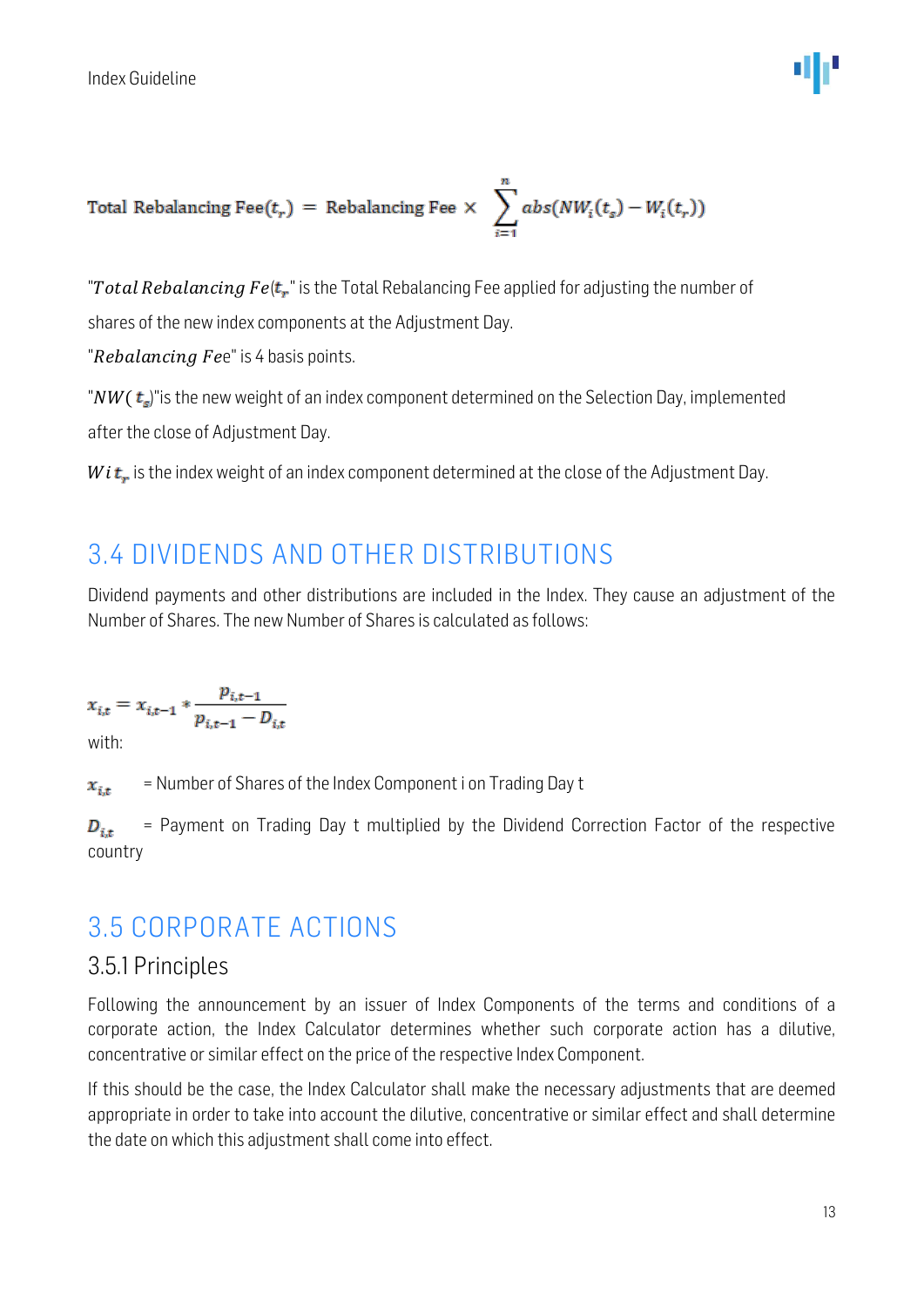#### Index Guideline

Amongst other things, the Index Calculator can take into account the adjustment made by an Affiliated Exchange as a result of the corporate action with regard to option and futures contracts on the respective share traded on this Affiliated Exchange.

#### <span id="page-13-0"></span>3.5.2 Capital increases

In the case of capital increases (from the company's own resources or through cash contributions) the new Numbers of Shares are calculated as follows:

$$
x_{i,t} = x_{i,t-1} * \frac{p_{i,t-1}}{p_{i,t-1} - rB_{i,t-1}} \quad \text{with:} \quad rB_{i,t-1} = \frac{p_{i,t-1} - B - N}{BV + 1}
$$

with:

= Number of Shares of Index Component i on the day of the distribution  $x_{i,t}$ 

= Number of Shares of Index Component i on the day prior to the distribution  $x_{i,t-1}$ 

= Closing price on the day prior to ex-date  $p_{i,t-1}$ 

 $rB_{i,t-1}$ = Calculated value of rights issue

- B = Price of rights issue
- N = Dividend disadvantage

 $BV$ = Subscription ratio

 $B = 0$  if capital is increased from the company's own resources.

<span id="page-13-1"></span>The last dividend paid or the announced dividend proposal is applied as the dividend disadvantage. 3.5.3 Capital reductions

In the case of capital reductions, the new Number of Shares is determined as follows:

$$
x_{i,t}=x_{i,t-1}*\frac{1}{H_{i,t}}
$$

with:

 $H_{i\star}$ = Reduction ratio of the company on day t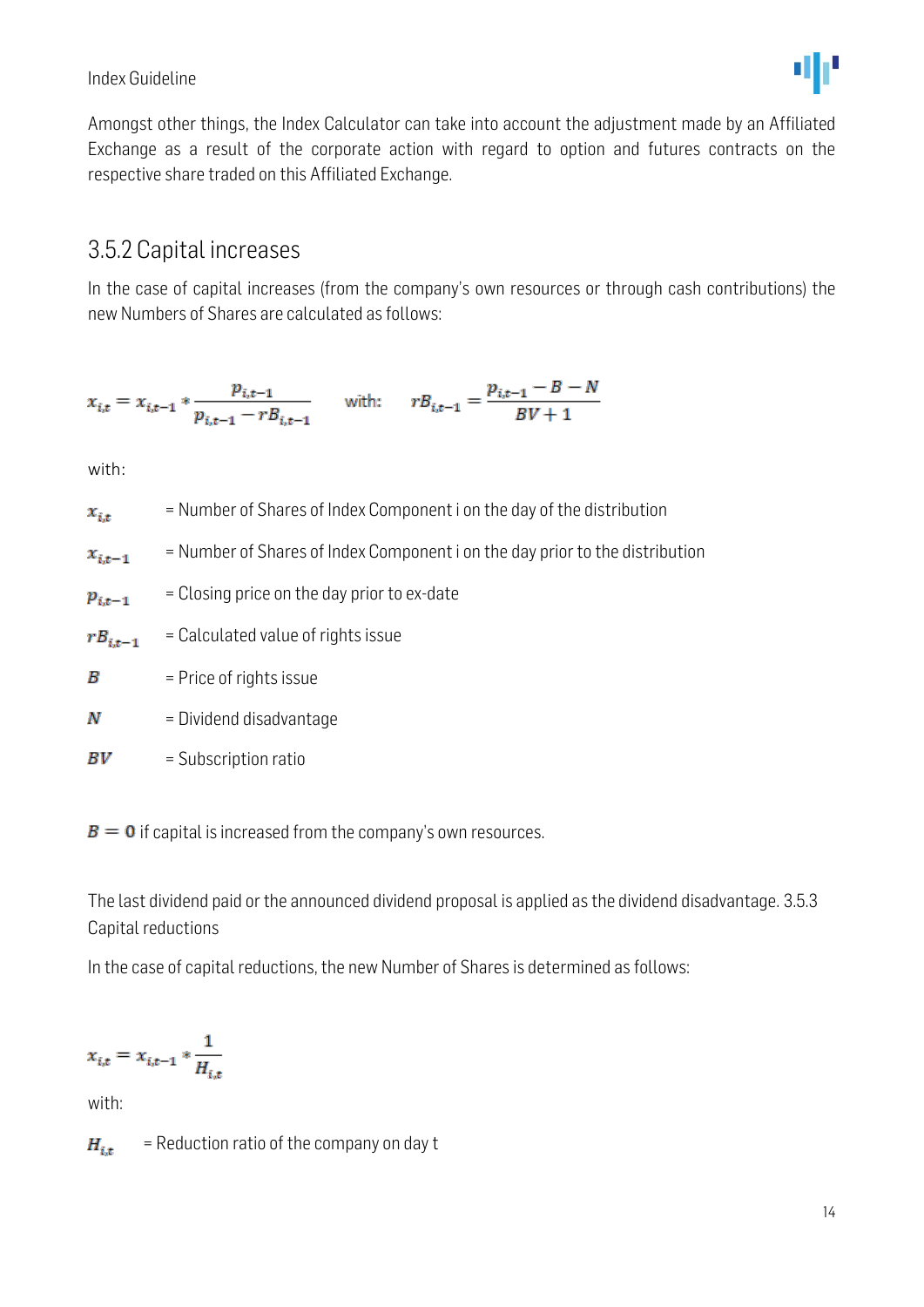- = Number of Shares of the affected Index Component on the day of the distribution  $x_{i,t}$
- $x_{i,t-1}$  = Number of Shares of the affected Index Component on the day prior to the distribution

#### <span id="page-14-0"></span>3.5.4 Share splits and par value conversions

In the case of share splits and par value conversions it is assumed that the prices change in ratio to the number of shares or to the par values. The new Number of Shares is calculated as follows:

$$
x_{i,t} = x_{i,t-1} * \frac{N_{i,t-1}}{N_{i,t}}
$$

with:

 $N_{i,t-1}$  = Former par value of security class i (or new number of shares)

= New par value of security class i (or former number of shares)  $N_{i,t}$ 

- = Number of Shares of the affected Index Component on the day of the distribution  $x_{i,t}$
- <span id="page-14-1"></span>= Number of Shares of the affected Index Component on the day prior to the distribution  $x_{i,t-1}$

### 3.6 MISCELLANEOUS

#### <span id="page-14-2"></span>3.6.1 Recalculation

Solactive AG makes the greatest possible efforts to accurately calculate and maintain its indices. However, the occurrence of errors in the index determination process cannot be ruled out. In such cases Solactive AG adheres to its publicly availabl[e Correction Policy.](http://www.solactive.com/news/documents/)

#### <span id="page-14-3"></span>3.6.2 Market Disruption

In periods of market stress Solactive AG calculates its indices following predefined and exhaustive arrangements set out in its publicly available [Disruption Policy.](http://www.solactive.com/news/documents/)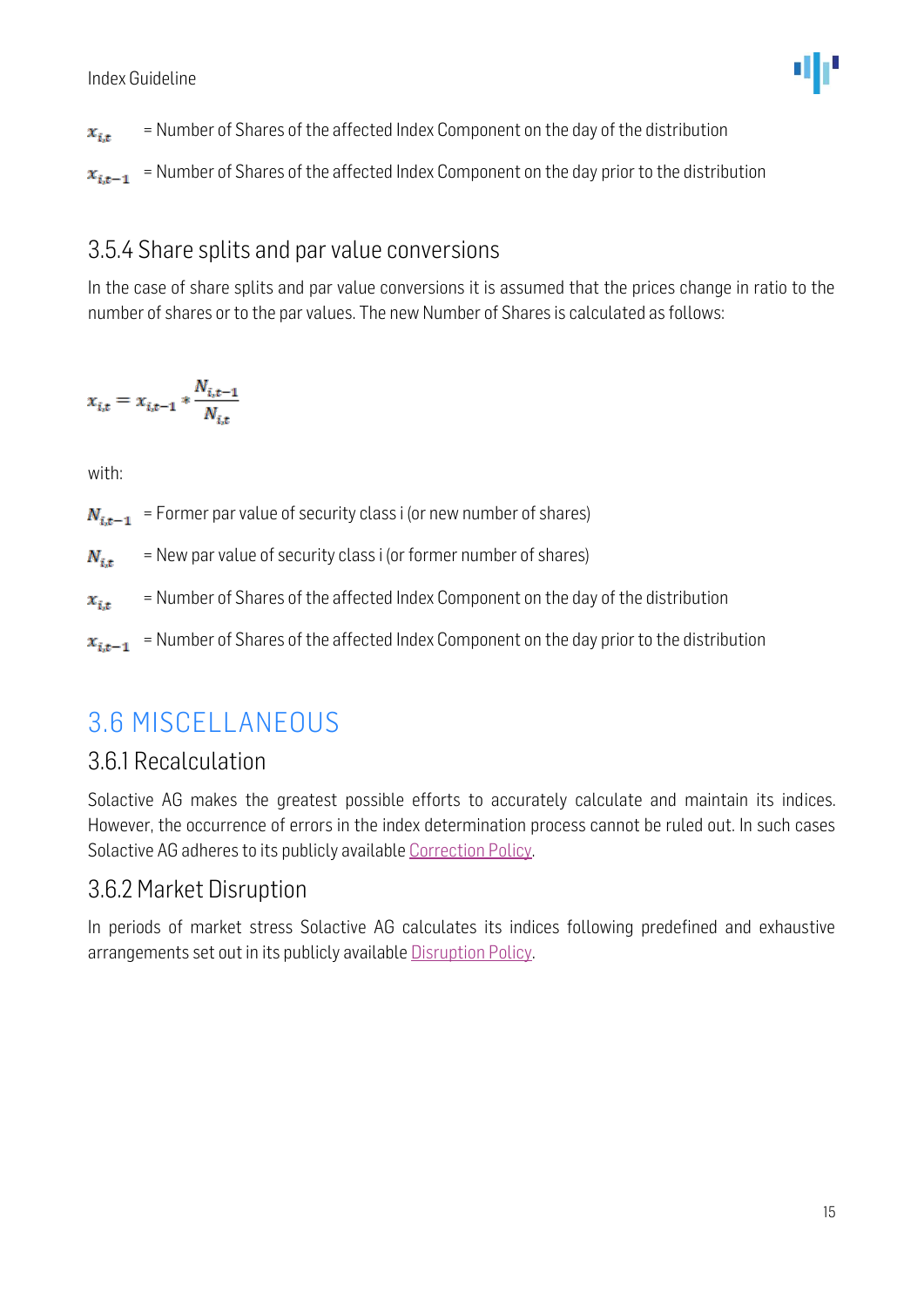Definitions

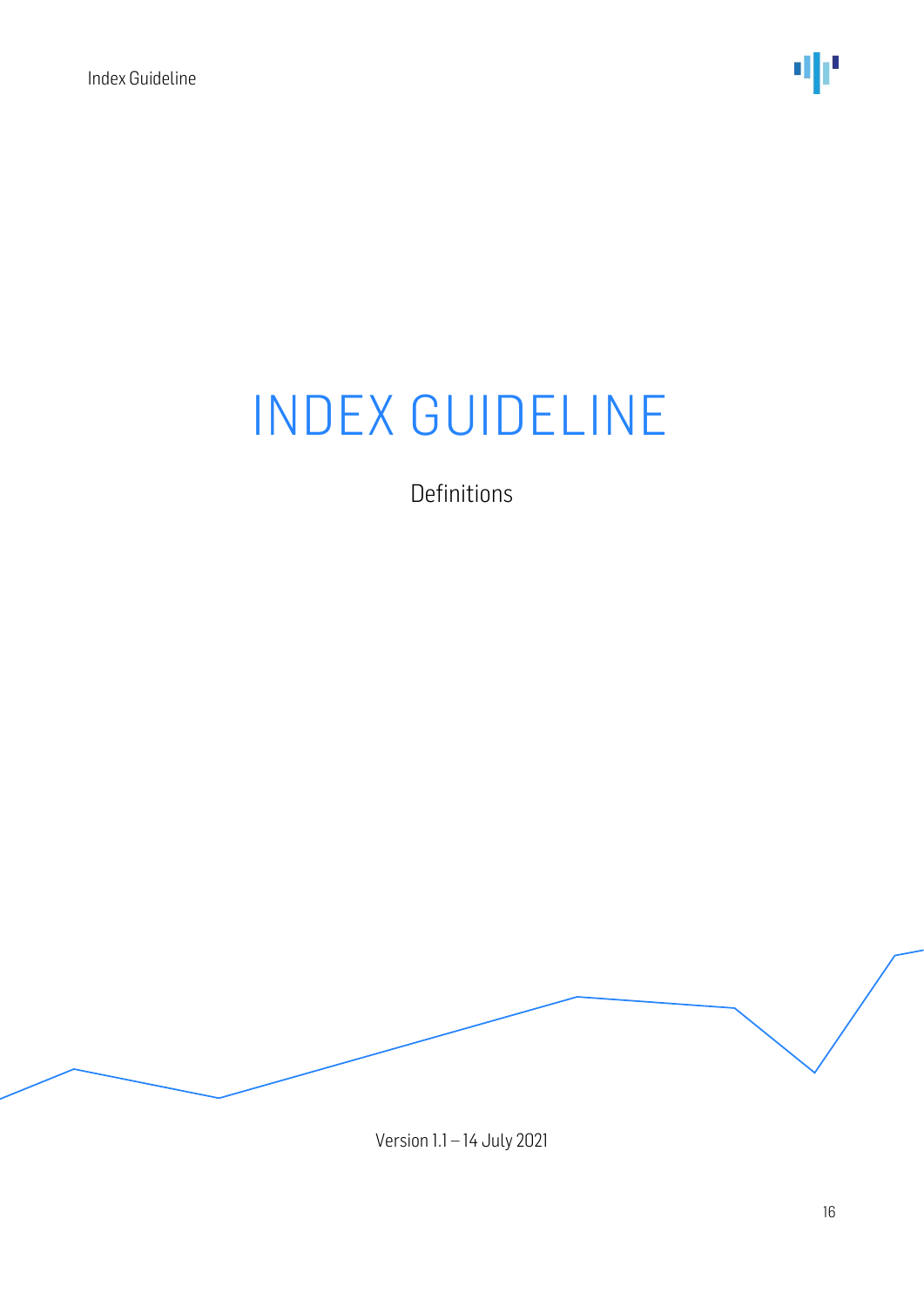# <span id="page-16-0"></span>4 DEFINITIONS

The "Index Universe" in respect of a Selection Day are ETFs fixed on the section 2.1

The "Index Component" is each share currently included in the Index.

The "Number of **Shares**" are in respect of an Index Component and any given Business Day the number or fraction of shares included in the Index. It is calculated for any Index Component as the ratio of (A) the Percentage Weight of an Index Component multiplied by the Index value and (B) its Trading Price (converted into the Index Currency according to the principles laid out in Section 1.4 of this document).

The "Percentage Weight" of an Index Component is the ratio of its Trading Price multiplied by its Number of Shares divided by the Index value.

The "Dividend Correction Factor" is calculated as 1 minus the applicable withholding tax rate and/or other applicable tax rate currently prevalent in the respective country.

In particular, an "Extraordinary Event" is

- $> a$  Merger
- $> a$  Takeover Bid
- $> a$  Delisting
- $\geq$  the Nationalization of a company
- $>$  Insolvency.

An Index Component is "**delisted**" if the Exchange announces pursuant to the Exchange regulations that the listing of, the trading in, or the issuing of public quotes on the Index Component at the Exchange has ceased immediately or will cease at a later date, for whatever reason (provided the Delisting is not because of a Merger or a Takeover Bid), and the Index Component is not immediately listed, traded or quoted again on an exchange, trading or listing system, acceptable to the Index Calculator.

"Insolvency" occurs with regard to an Index Component if (A) all shares of the respective issuer must be transferred to a trustee, liquidator, insolvency administrator or a similar public officer as result of voluntary or compulsory liquidation, insolvency or winding-up proceedings or comparable proceedings affecting the issuer of the Index Components or (B) the holders of the shares of this issuer are legally enjoined from transferring the shares.

A "Takeover Bid" is a bid to acquire, an exchange offer, or any other offer or act of a legal person that results in the related legal person acquiring as part of an exchange or otherwise more than 10% and less than 100% of the voting shares in circulation from the issuer of the Index Component or the right to acquire these shares, as determined by the Index Calculator based on notices submitted to public or selfregulatory authorities or other information considered by the Index Calculator to be relevant.

With regard to an Index Component, a "Merger" is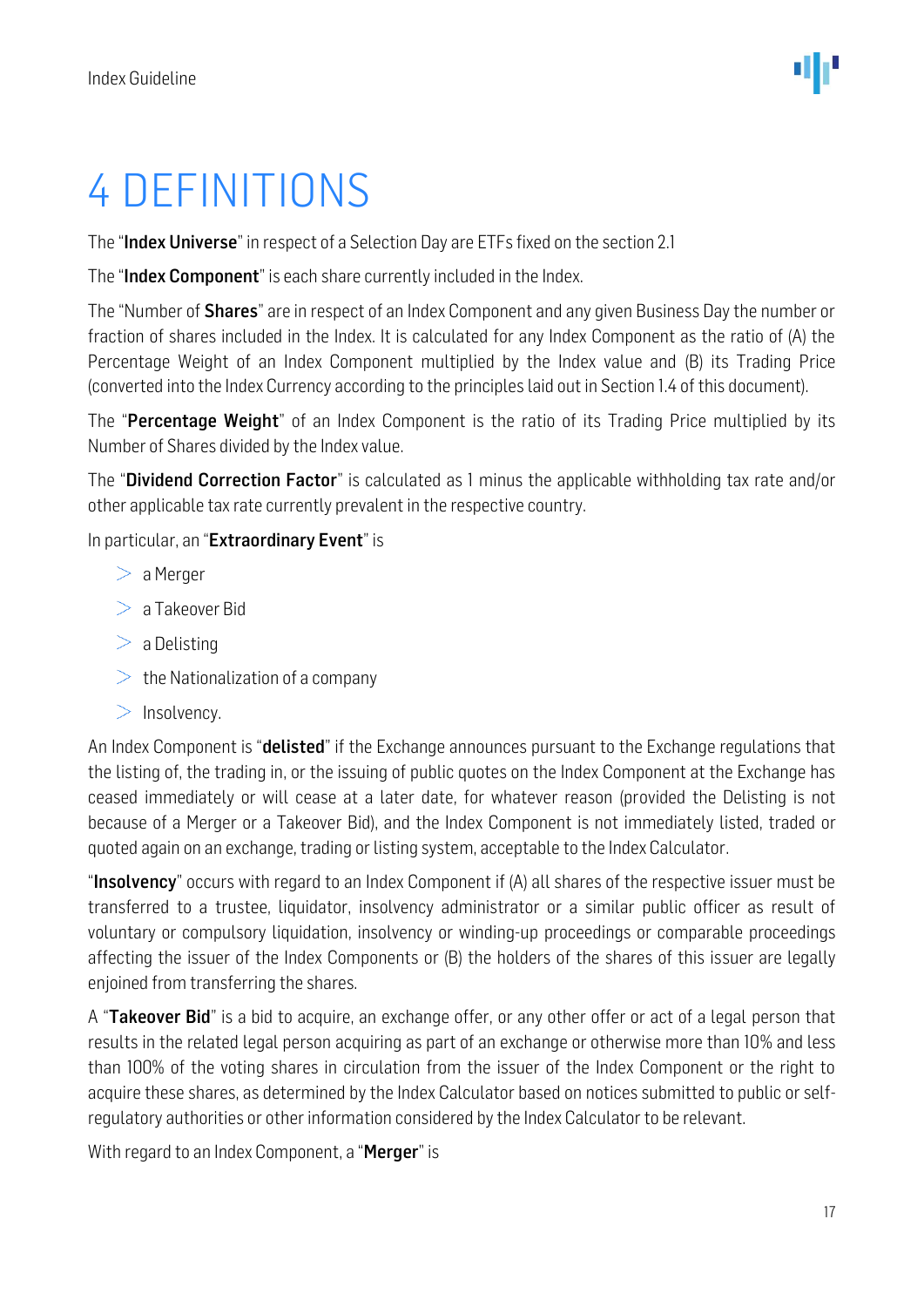- (i) a change in the security class or a conversion of this share class that results in a transfer or an ultimate definite obligation to transfer all the shares in circulation to another legal person,
- (ii) a merger (either by acquisition or through forming a new structure) or a binding obligation on the part of the issuer to exchange shares with another legal person (except in a merger or share exchange under which the issuer of this Index Component is the acquiring or remaining company and which does not involve a change in security class or a conversion of all the shares in circulation),
- (iii) a takeover offer, exchange offer, other offer or another act of a legal person for the purposes of acquiring or otherwise obtaining from the issuer 100% of the shares issued that entails a transfer or the irrevocable obligation to transfer all shares (with the exception of shares that are held and controlled by the legal person), or
- (iv) a merger (either by acquisition or through forming a new structure) or a binding obligation on the part of the issuer of the share or its subsidiaries to exchange shares with another legal person, whereby the issuer of the share is the acquiring or remaining company and it does not involve a change in the class or a conversion of the all shares issued, but the shares in circulation directly prior to such an event (except for shares held and controlled by the legal person) represent in total less than 50% of the shares in circulation directly subsequent to such an event.

The "Merger Date" is the date on which a Merger is concluded or the date specified by the Index Calculator if such a date cannot be determined under the law applicable to the Merger.

"Nationalization" is a process whereby all shares or the majority of the assets of the issuer of the shares are nationalized or are expropriated or otherwise must be transferred to public bodies, authorities or institutions.

The "Exchange" is, in respect of the Index and every Index Component, the respective primary exchange where the Index Component has its primary listing. The Committee may decide to declare a different stock exchange the "Exchange" for trading reasons, even if the company is only listed there via a Stock Substitute.

A "**Stock Substitute**" includes in particular, American Depository Receipts (ADR) and Global Depository Receipts (GDR).

With regard to an Index Component (subject to the provisions given above under "Extraordinary Events") the "Trading Price" in respect of a Trading Day is the closing price on this Trading Day determined in accordance with the Exchange regulations. If the Exchange has no closing price for an Index Component, the Index Calculator shall determine the Trading Price and the time of the quote for the share in question in a manner that appears reasonable to it.

A "**Trading Day**" is in relation to the Index or an Index Component a Trading Day on the Exchange (or a day that would have been such a day if a market disruption had not occurred), excluding days on which trading may be ceased prior to the normal Exchange closing time. The Index Calculator is ultimately responsible as to whether a certain day is a Trading Day with regard to the Index or an Index Component or in any other connection relating to this document.

The "Index Calculator" is Solactive AG or any other appropriately appointed successor in this function.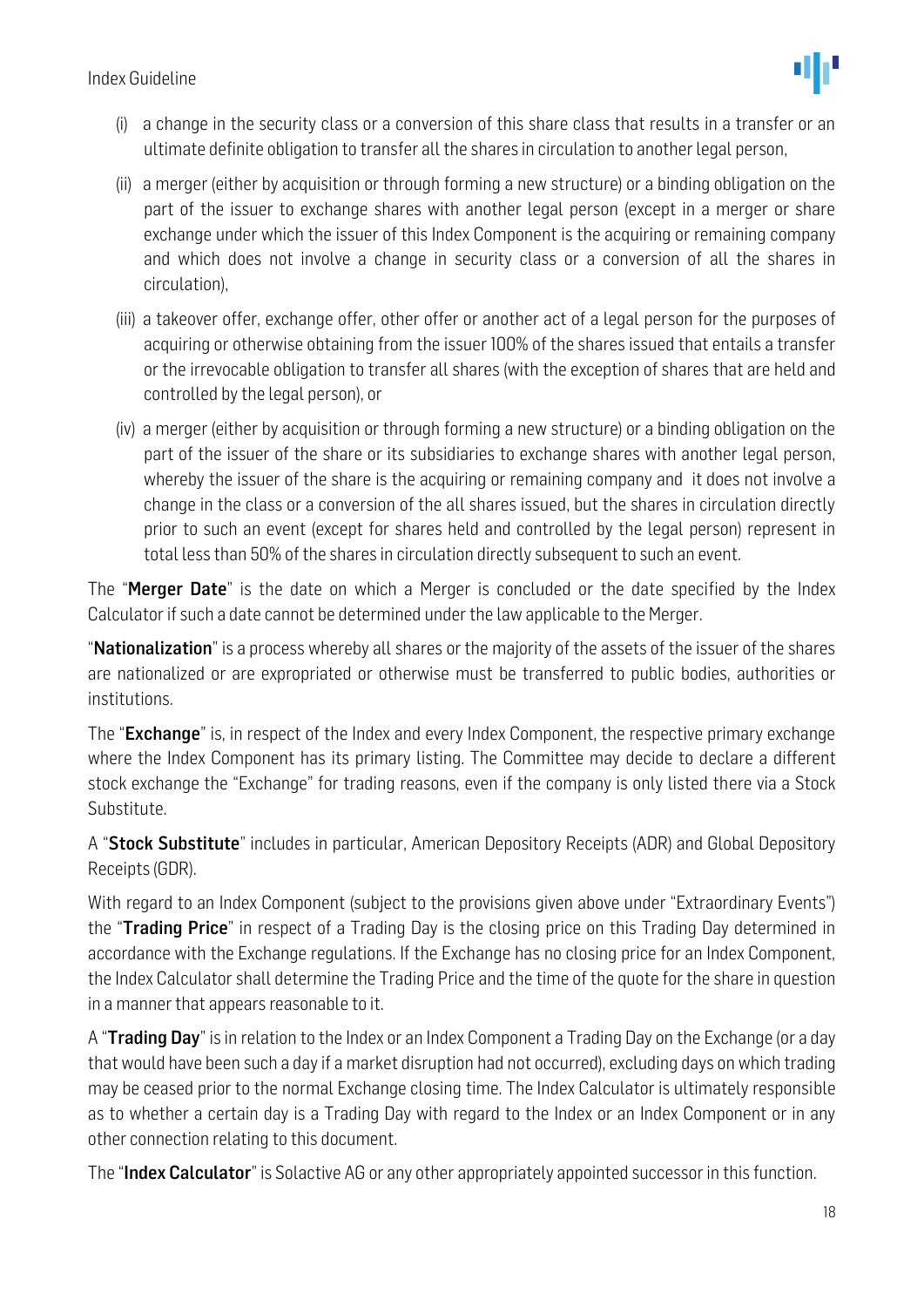#### The "Index Currency" is EUR.

A "Business Day" is any day on which XETRA and London Stock Exchange is open for trading.

The "Adjustment Day" is the. Last business day of the month

The "Selection Day" is the Last business day of the month.

#### A "Market Disruption Event" occurs if

- 1. one of the following events occurs or exists on a Trading Day prior to the opening quotation time for an Index Component:
	- A) trading is suspended or restricted (due to price movements that exceed the limits allowed by the Exchange or an Affiliated Exchange, or for other reasons):
	- 1.1. across the whole Exchange; or
	- 1.2. in options or futures contracts on or with regard to an Index Component or an Index Component that is quoted on an Affiliated Exchange; or
	- 1.3. on an Exchange or in a trading or quotation system (as determined by the Index Calculator) in which an Index Component is listed or quoted; or
	- B) an event that (in the assessment of the Index Calculator) generally disrupts and affects the opportunities of market participants to execute on the Exchange transactions in respect of a share included in the Index or to determine market values for a share included in the Index or to execute on an Affiliated Exchange transaction with regard to options and futures contracts on these shares or to determine market values for such options or futures contracts.
- 2. trading on the Exchange or an Affiliated Exchange is ceased prior to the "**Normal Exchange Closing Time**", which is the time at which the Exchange or an Affiliated Exchange is normally closed on working days without taking into account after-hours trading or other trading activities carried out outside the normal trading hours. An exception to this classification as a Market Disruption Event is where the early cessation of trading is announced by the Exchange or Affiliated Exchange on this Trading Day at least one hour before
	- 2.1. the actual closing time for normal trading on the Exchange or Affiliated Exchange on the Trading Day in question or, if earlier.
	- 2.2. the closing time (if given) of the Exchange or Affiliated Exchange for the execution of orders at the time the quote is given.
- 3. a general moratorium is imposed on banking transactions in the country in which the Exchange is resident if the above-mentioned events are material in the assessment of the Index Calculator, whereby the Index Calculator makes its decision based on those circumstances that it considers reasonable and appropriate.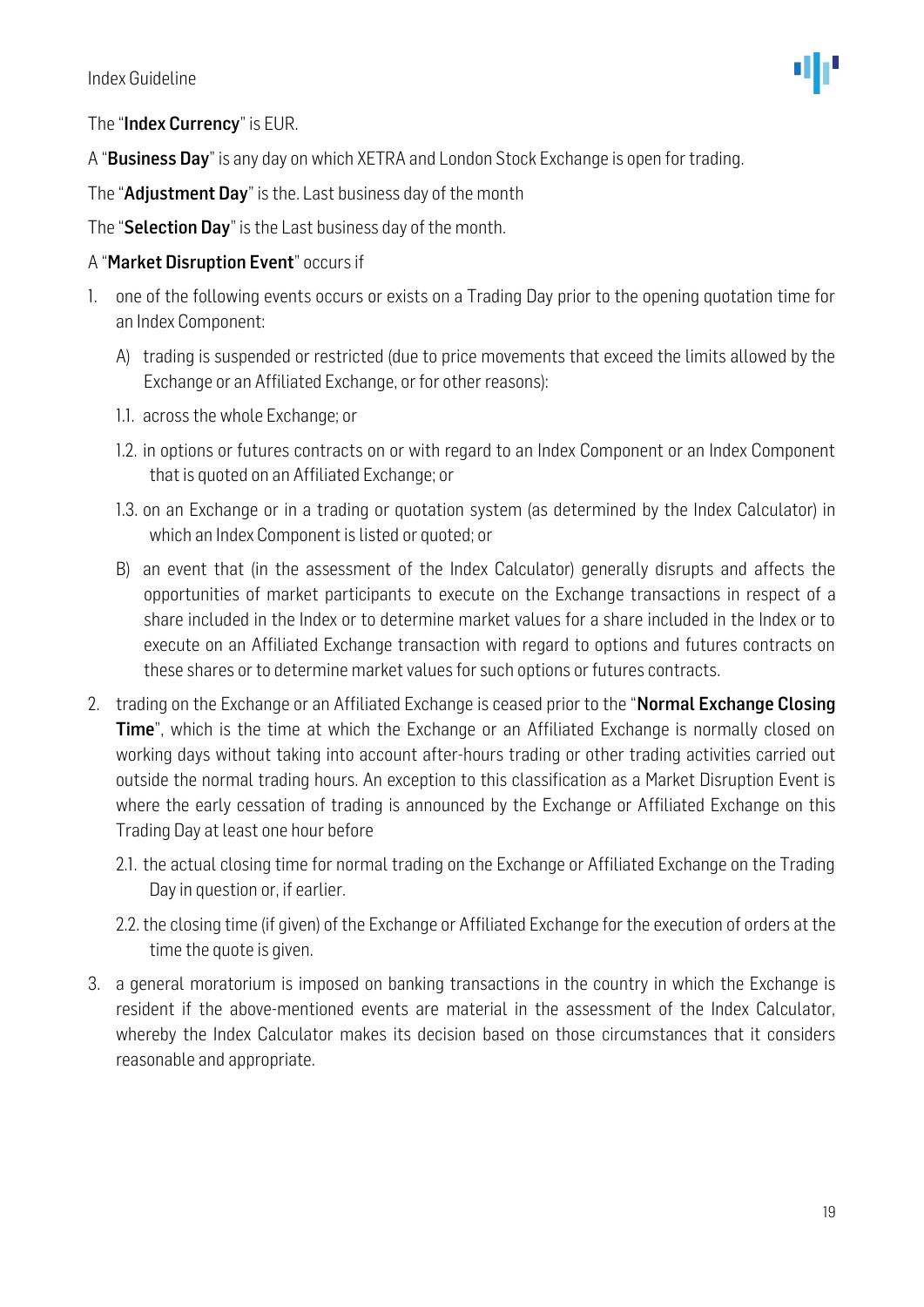Appendix